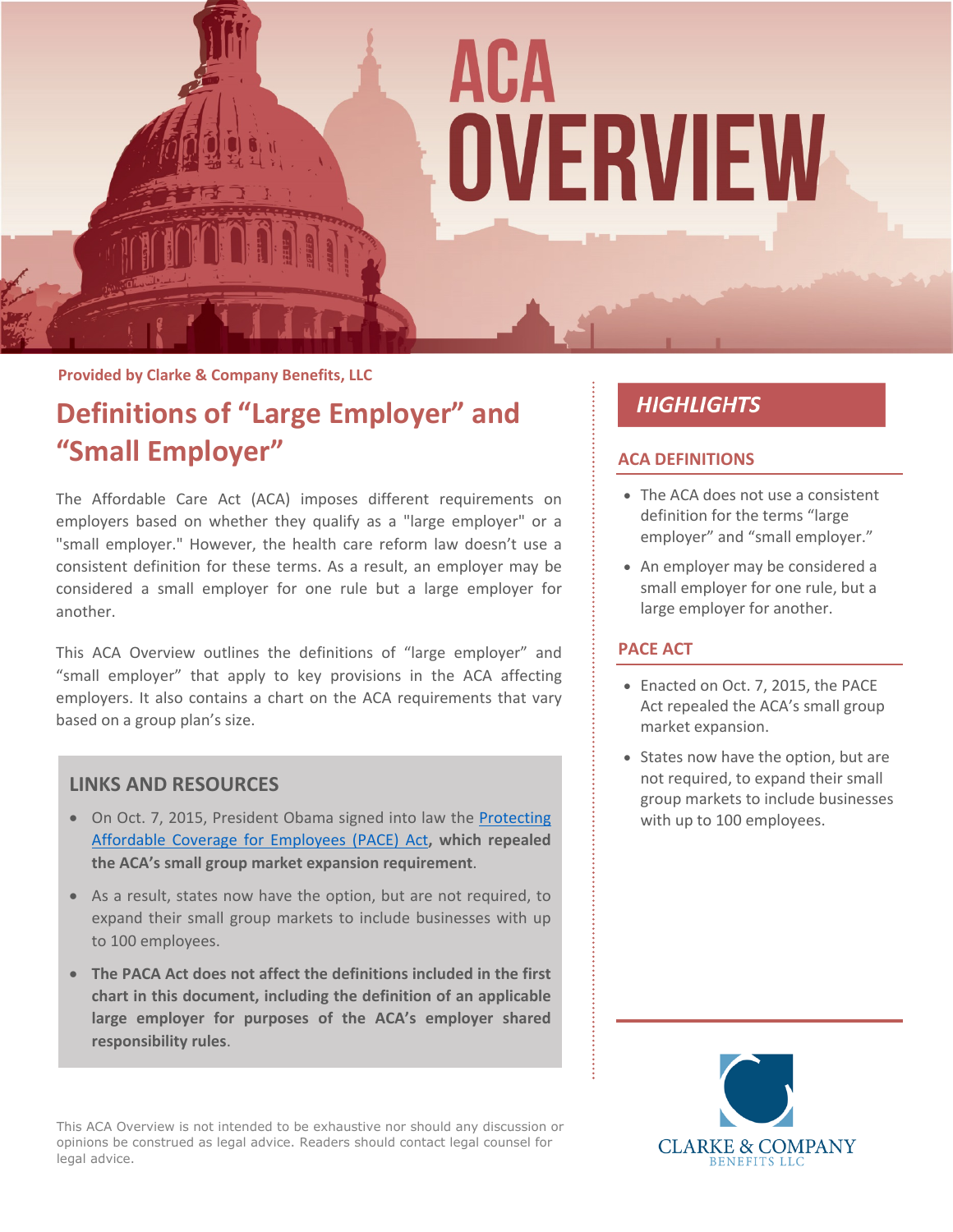## **ACA OVERVIEW**

| <b>ACA PROVISION</b>                                                                                                                                                                                                                                                                                                                                                                  | <b>APPLICABLE DEFINITIONS</b>                                                                                                                                                                                                                                                                                                                                                              |                                                                                                                                                                                                                                                                                                                        |
|---------------------------------------------------------------------------------------------------------------------------------------------------------------------------------------------------------------------------------------------------------------------------------------------------------------------------------------------------------------------------------------|--------------------------------------------------------------------------------------------------------------------------------------------------------------------------------------------------------------------------------------------------------------------------------------------------------------------------------------------------------------------------------------------|------------------------------------------------------------------------------------------------------------------------------------------------------------------------------------------------------------------------------------------------------------------------------------------------------------------------|
| <b>Health Care Tax Credit</b>                                                                                                                                                                                                                                                                                                                                                         |                                                                                                                                                                                                                                                                                                                                                                                            | <b>Eligible Small Employer:</b>                                                                                                                                                                                                                                                                                        |
| Effective for tax years beginning in<br>2010, the ACA provides a tax credit<br>to certain small employers that<br>provide health care coverage to<br>their employees.                                                                                                                                                                                                                 | Large employers with 25 or more<br>full-time employees are ineligible<br>for the health care tax credit.                                                                                                                                                                                                                                                                                   | • Must have fewer than 25 full-<br>time employees or a combination<br>of full-time and part-time staff<br>(for example, two half-time<br>employees equal one employee<br>for purposes of the credit);                                                                                                                  |
|                                                                                                                                                                                                                                                                                                                                                                                       |                                                                                                                                                                                                                                                                                                                                                                                            | • The average annual wages of<br>employees must be less than<br>\$50,000; and                                                                                                                                                                                                                                          |
|                                                                                                                                                                                                                                                                                                                                                                                       |                                                                                                                                                                                                                                                                                                                                                                                            | • The employer must pay at least<br>half of the insurance premiums.                                                                                                                                                                                                                                                    |
| <b>Form W-2 Reporting</b>                                                                                                                                                                                                                                                                                                                                                             | Large Employer:                                                                                                                                                                                                                                                                                                                                                                            | <b>Small Employer:</b>                                                                                                                                                                                                                                                                                                 |
| Beginning in the 2012 tax year,<br>large employers are required to<br>report the aggregate cost of<br>employer-sponsored group health<br>plan coverage on their employees'<br>Forms W-2.<br>Small employers may be subject to<br>this reporting in the future. The IRS<br>delayed the reporting requirement<br>for small employers by making it<br>optional for these employers until | Must have had to file 250 or more<br>Forms W-2 in the prior calendar<br>year.                                                                                                                                                                                                                                                                                                              | Must have had to file fewer than<br>250 Forms W-2 for the prior<br>calendar year.                                                                                                                                                                                                                                      |
| further guidance is issued.                                                                                                                                                                                                                                                                                                                                                           |                                                                                                                                                                                                                                                                                                                                                                                            |                                                                                                                                                                                                                                                                                                                        |
| <b>Employer Shared Responsibility</b><br>Rules<br>Beginning in 2015, applicable large<br>employers (ALEs) may be subject to<br>penalties if they do not offer health<br>coverage to their employees, or if<br>their health coverage does not<br>meet certain standards.                                                                                                               | <b>Applicable Large Employer:</b><br>Must employ at least 50 full-time<br>employees, or a combination of<br>full-time and part-time employees<br>that equals at least 50 (for<br>example, 40 full-time employees<br>employed 30 or more hours per<br>week on average plus 20 half-time<br>employees employed 15 hours per<br>week on average are equivalent to<br>50 full-time employees). | Small employers with fewer than 50<br>full-time (and full-time equivalent)<br>employees are exempt from the<br>employer shared responsibility<br>rules. Also, ALEs that had fewer than<br>100 full-time (and full-time<br>equivalent) employees in 2014<br>generally had an additional year,<br>until 2016, to comply. |

This ACA Overview is not intended to be exhaustive nor should any discussion or opinions be construed as legal advice. Readers should contact legal counsel for legal advice.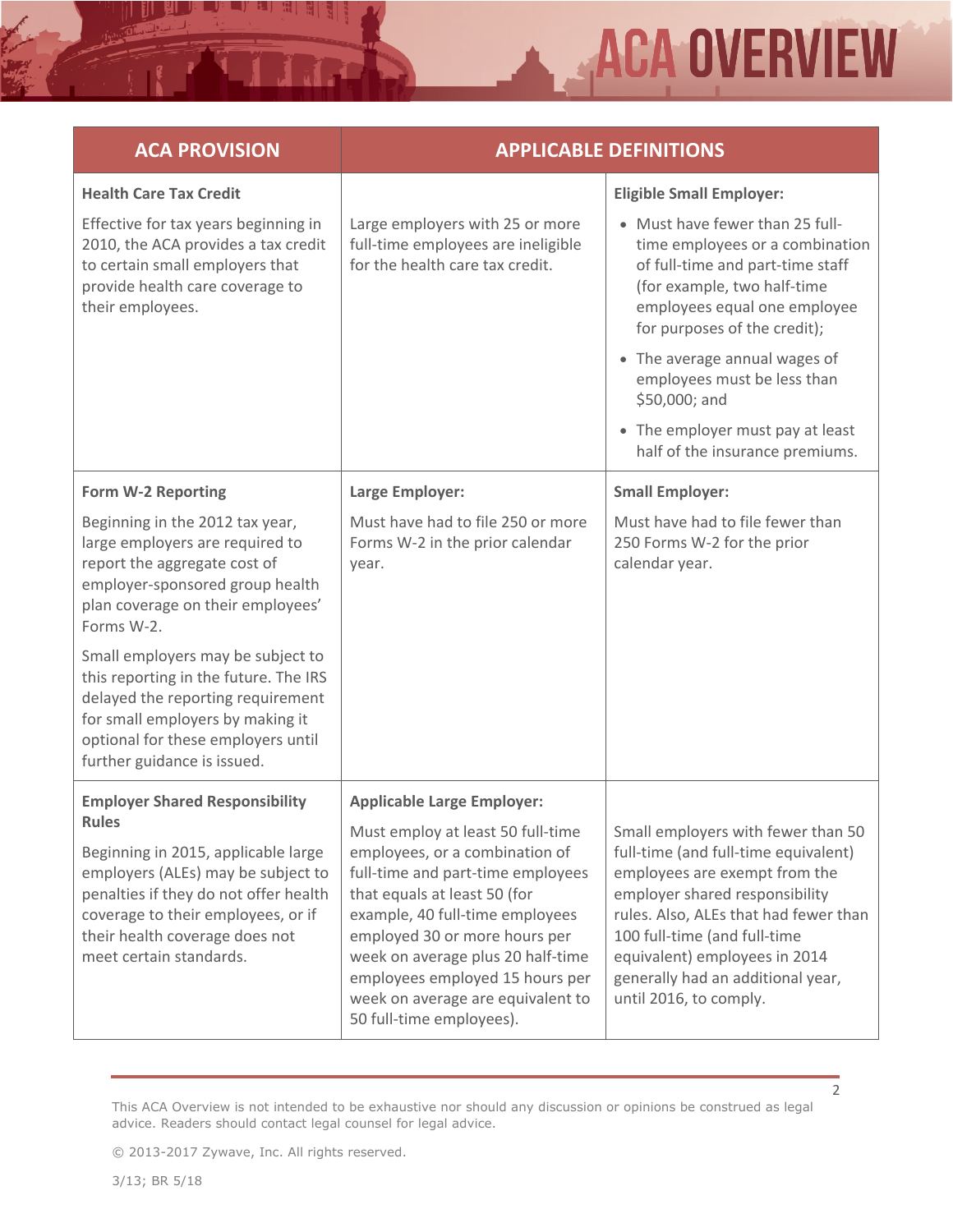#### **REQUIREMENTS THAT VARY BASED ON GROUP SIZE**

The ACA also imposes certain plan-related requirements that are based on group size instead of employer size. These requirements vary based on whether the plan is in the large group market or the small group market. The terms "large employer" and "small employer" are defined at the federal level in the ACA. In contrast, "small group market" size and "large group market" size are determined based on state law. This means that different states have different definitions of what qualifies as large group or small group.

The [PACE Act](https://www.congress.gov/114/bills/hr1624/BILLS-114hr1624eh.pdf) **repealed the ACA's small group market expansion requirement**. As a result, states now have the option, but are not required, to expand their small group markets to include businesses with up to 100 employees. **This law does not affect the definitions listed above, including the definition of an applicable large employer for purposes of the ACA's employer shared responsibility rules.**

The following chart provides an overview of the requirements that vary based on a group plan's size. To determine the definitions of large group market or small group market that apply in your state, please consult state law.

| <b>ACA PROVISION</b>                                                                                                                                                                                                                                                                                                                                                                                                       | <b>LARGE GROUP MARKET</b><br><b>REQUIREMENTS</b>                                                                                                                                                                     | <b>SMALL GROUP MARKET</b><br><b>REQUIREMENTS</b>                                                                                                                                                                                       |
|----------------------------------------------------------------------------------------------------------------------------------------------------------------------------------------------------------------------------------------------------------------------------------------------------------------------------------------------------------------------------------------------------------------------------|----------------------------------------------------------------------------------------------------------------------------------------------------------------------------------------------------------------------|----------------------------------------------------------------------------------------------------------------------------------------------------------------------------------------------------------------------------------------|
| <b>Medical Loss Ratio</b><br>Beginning on Jan. 1, 2011, health<br>insurance issuers offering must<br>annually report on the share of<br>premium dollars spent on health<br>care and provide consumer rebates<br>for excessive medical loss ratios.                                                                                                                                                                         | Must spend at least 85 percent of<br>premiums on medical care and<br>health care quality improvement<br>activities.                                                                                                  | Must spend at least 80 percent of<br>premiums on medical care and<br>health care quality improvement<br>activities.                                                                                                                    |
| <b>Health Insurance Exchanges</b><br>Beginning in 2014, each state must<br>have a health insurance Exchange<br>where individuals and small<br>businesses can purchase affordable<br>private health insurance coverage.<br>Currently, small employers can<br>offer coverage to their employees<br>through an Exchange. Beginning in<br>2017, states may allow large<br>employers to obtain coverage<br>through an Exchange. | Large Employer:<br>• Must employ an average of at<br>least 51 employees on business<br>days during the preceding<br>calendar year; and<br>Must employ at least one<br>employee on the first day of the<br>plan year. | <b>Small Employer:</b><br>• Must employ an average of one<br>to 50 employees on business<br>days during the preceding<br>calendar year; and<br>Must employ at least one<br>$\bullet$<br>employee on the first day of the<br>plan year. |

This ACA Overview is not intended to be exhaustive nor should any discussion or opinions be construed as legal advice. Readers should contact legal counsel for legal advice.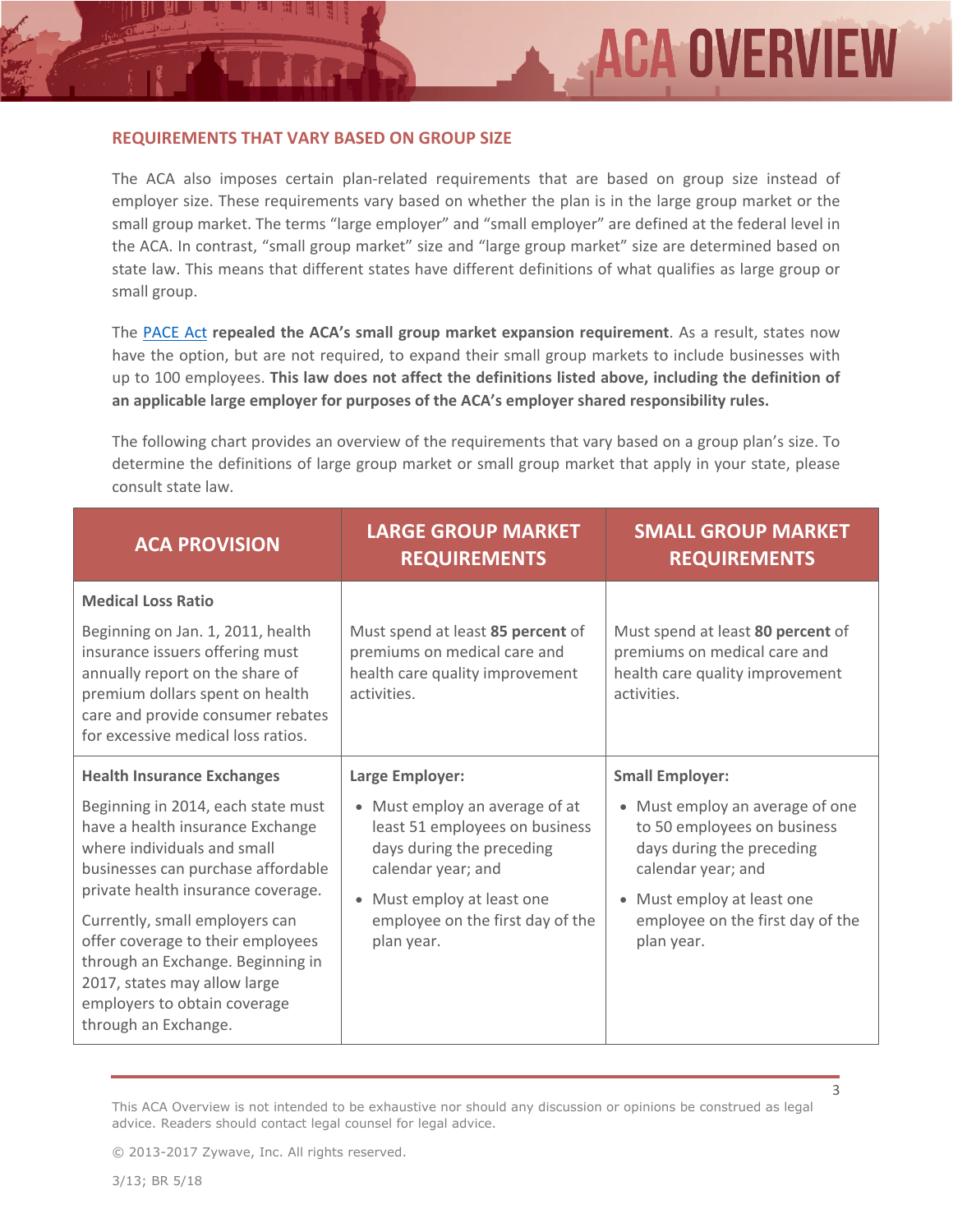# **ACA OVERVIEW**

4

| <b>Special Rule for SHOP Exchanges</b><br>By 2014, each state Exchange must<br>establish insurance options for<br>small businesses through a Small<br><b>Business Health Options Program</b><br>(SHOP).                                    | Large employers with at least 51<br>employees are ineligible to<br>participate in the SHOP.                                                                                                                                                                                                                                                                 | <b>Eligible Small Employer for SHOP</b><br><b>Participation:</b><br>• Must qualify as a "small<br>employer" for Exchange<br>participation (see above);<br>• Must elect to offer at least all<br>full-time employees coverage in<br>a plan through a SHOP; and<br>• Must either have its primary<br>office in the Exchange service<br>area and offer all its employees<br>coverage through that SHOP, or<br>offer coverage to each eligible<br>employee through the SHOP<br>servicing the employee's primary<br>worksite. |
|--------------------------------------------------------------------------------------------------------------------------------------------------------------------------------------------------------------------------------------------|-------------------------------------------------------------------------------------------------------------------------------------------------------------------------------------------------------------------------------------------------------------------------------------------------------------------------------------------------------------|--------------------------------------------------------------------------------------------------------------------------------------------------------------------------------------------------------------------------------------------------------------------------------------------------------------------------------------------------------------------------------------------------------------------------------------------------------------------------------------------------------------------------|
| <b>Comprehensive Benefits Coverage</b><br>Beginning in 2014, the ACA requires<br>non-grandfathered plans in the<br>small group market to offer a<br>comprehensive package of items<br>and services, known as essential<br>health benefits. | Requirement does not apply                                                                                                                                                                                                                                                                                                                                  | Health insurance issuers in the<br>individual and small group markets<br>will be required to cover essential<br>health benefits.                                                                                                                                                                                                                                                                                                                                                                                         |
| <b>Insurance Market</b><br><b>Nondiscrimination Reforms</b><br>Effective for 2014, the ACA requires<br>health plans and health insurance<br>issuers to comply with a new set of<br>market reforms related to<br>nondiscrimination.         | May not:<br>• Discriminate against an<br>individual with respect to plan<br>eligibility or coverage based on<br>a health status-related factor;<br>• Impose preexisting condition<br>exclusions on enrollees;<br>• Refuse enrollment to an<br>employer that applies for<br>coverage; or<br>• Refuse to renew coverage at<br>the option of the plan sponsor. | May not:<br>• Charge higher rates due to health<br>status, gender or other factors;<br>• Discriminate with respect to plan<br>eligibility or coverage based on a<br>health status-related factor;<br>• Impose preexisting condition<br>exclusions on enrollees;<br>• Refuse enrollment to an<br>employer or individual that<br>applies for coverage; or<br>• Refuse to renew coverage at the<br>option of the plan sponsor.                                                                                              |

This ACA Overview is not intended to be exhaustive nor should any discussion or opinions be construed as legal advice. Readers should contact legal counsel for legal advice.